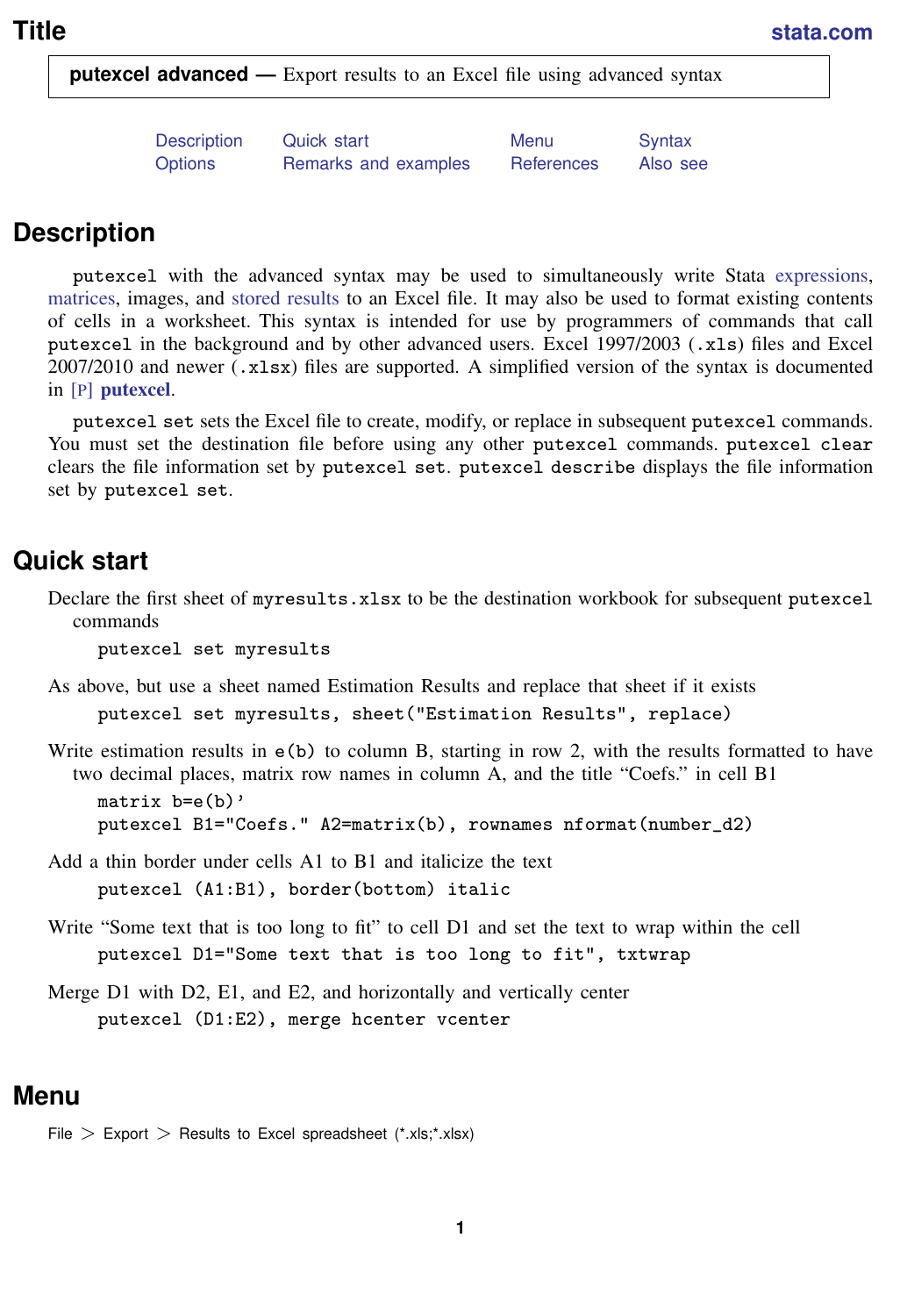## <span id="page-1-0"></span>**Syntax**

```
Set workbook for export
  putexcel set filename |, options |
Specify formatting and output
  specoptions}\ \textit{format\_options}\ \textcolor{red}{\big]}\Describe current export settings
  putexcel describe
```
Clear current export settings

putexcel clear

<span id="page-1-2"></span>*spec* may be *ul cell* or *cellrange* of the form *ul cell*:*lr cell* if no output is to be written or may be one of the following [output types](#page-3-0):

*ul cell* = *exp ul cell*:*lr cell* = *exp ul cell* = matrix(*name*) *ul cell* = picture(*filename*) *ul cell* = formula(*formula*) *ul cell* = *returnset*

*ul cell* is a valid Excel upper-left cell specified using standard Excel notation, and *lr cell* is a valid Excel lower-right cell. If you specify *ul cell* as the output location multiple times, the rightmost specification is the one written to the Excel file.

<span id="page-1-1"></span>

| set_options                 | Description                                                  |
|-----------------------------|--------------------------------------------------------------|
| sheet(sheetname[, replace]) | specify the worksheet to use; default is the first worksheet |
| modify                      | modify Excel file                                            |
| replace                     | overwrite Excel file                                         |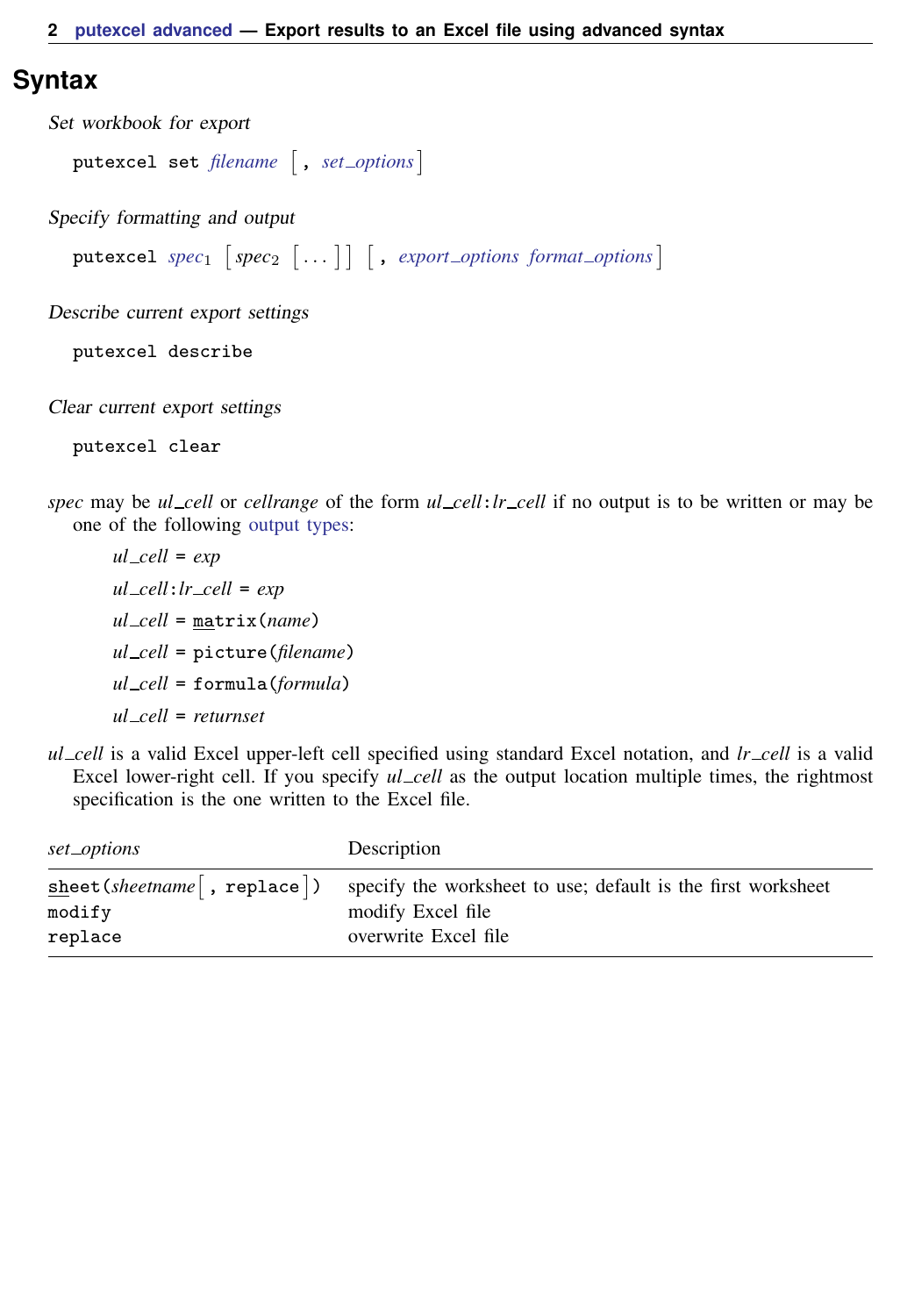<span id="page-2-1"></span><span id="page-2-0"></span>

| export_options | Description                                                                                                     |
|----------------|-----------------------------------------------------------------------------------------------------------------|
| Main           |                                                                                                                 |
| overwritefmt   | overwrite existing cell formatting when exporting new content                                                   |
| asdate         | convert Stata date (%td-formatted) exp to an Excel date                                                         |
| asdatetime     | convert Stata date time (%, tc-formatted) <i>exp</i> to an Excel date time                                      |
| asdatenum      | convert Stata date <i>exp</i> to an Excel date number, preserving the cell's<br>format                          |
| asdatetimenum  | convert Stata date time <i>exp</i> to an Excel date time number, preserving the<br>cell's format                |
| names          | also write row names and column names for matrix <i>name</i> ; may not be<br>combined with rownames or colnames |
| rownames       | also write matrix row names for matrix <i>name</i> ; may not be combined<br>with names or colnames              |
| colnames       | also write matrix column names for matrix <i>name</i> ; may not be combined<br>with names or rownames           |
| colwise        | write results in <i>returnset</i> to consecutive columns instead of rows                                        |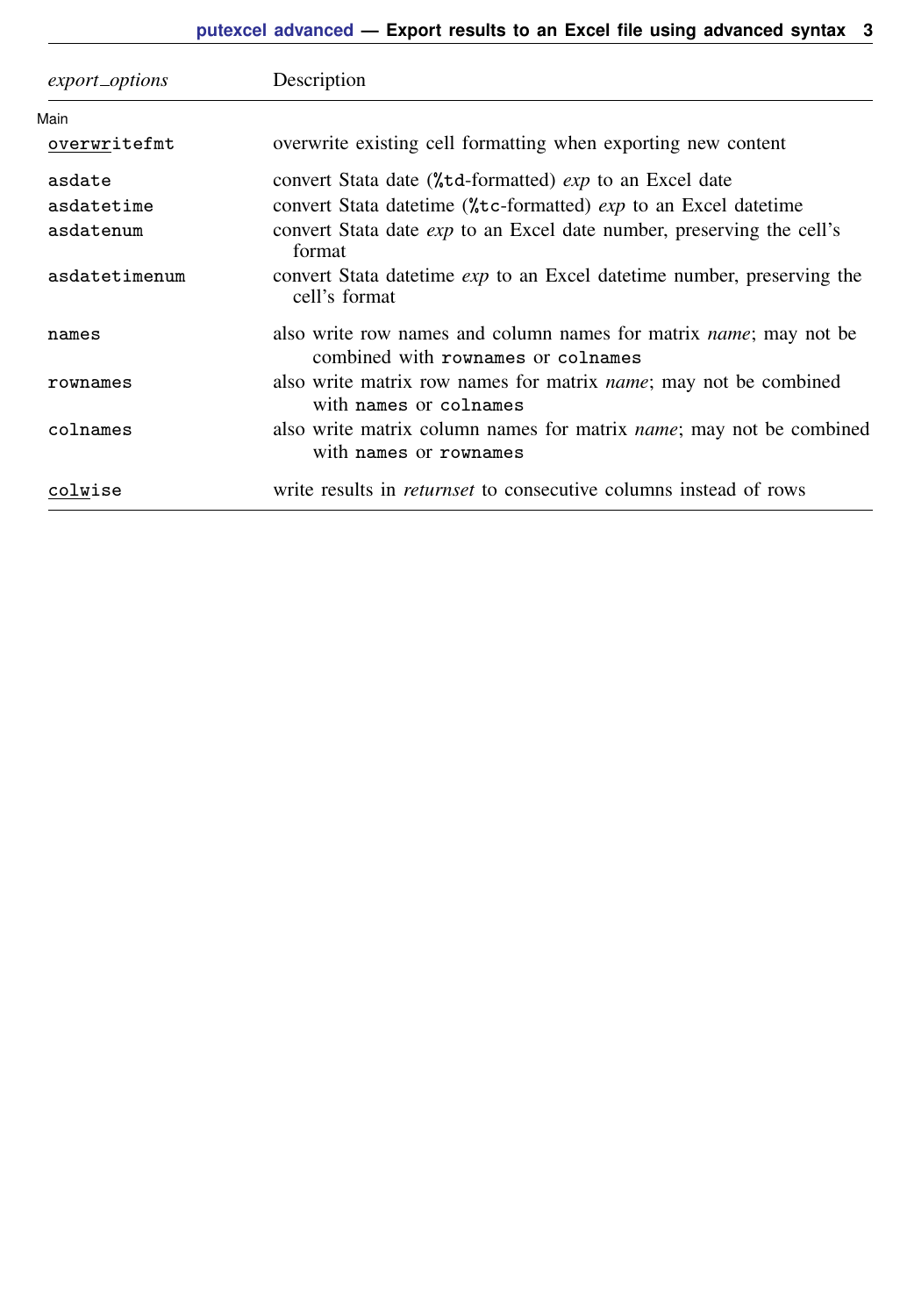### **4 [putexcel advanced](#page-0-3) — Export results to an Excel file using advanced syntax**

| format_options                                                    | Description                                       |  |  |
|-------------------------------------------------------------------|---------------------------------------------------|--|--|
| Number                                                            |                                                   |  |  |
| nformat (excelnfmt)                                               | specify format for numbers                        |  |  |
| Alignment                                                         |                                                   |  |  |
| left                                                              | left-align text                                   |  |  |
| hcenter                                                           | center text horizontally                          |  |  |
| right                                                             | right-align text                                  |  |  |
| top                                                               | vertically align text with the top                |  |  |
| vcenter                                                           | center text vertically                            |  |  |
| bottom                                                            | vertically align text with the bottom             |  |  |
| txtindent(f))                                                     | indent text by $#$ spaces; default is 0           |  |  |
| txtrotate(f)                                                      | rotate text by $#$ degrees; default is 0          |  |  |
| $no$ txtwrap                                                      | wrap text within each cell                        |  |  |
| no shrinkfit                                                      | shrink text to fit the cell width                 |  |  |
| merge                                                             | merge cells in <i>cellrange</i>                   |  |  |
| unmerge                                                           | separate merged cells identified by ul_cell       |  |  |
| Font                                                              |                                                   |  |  |
| font (fontname $\left[ , size \right[ , color \right]$ )          | specify font, font size, and font color           |  |  |
| $no$ italic                                                       | format text as italic                             |  |  |
| no bold                                                           | format text as bold                               |  |  |
| no <u>underl</u> ine                                              | underline text in the specified cells             |  |  |
| no strikeout                                                      | strike out text in the specified cells            |  |  |
| script(sub super none)                                            | specify subscript or superscript formatting       |  |  |
| Border                                                            |                                                   |  |  |
| $\underline{\text{border}}(border \mid, style \mid, color \mid))$ | specify horizontal and vertical cell border style |  |  |
| dborder(direction  , style  , color    )                          | specify diagonal cell border style                |  |  |
| Fill                                                              |                                                   |  |  |
| fpattern(pattern   , fgcolor   , bgcolor $  \cdot  $ )            | specify fill pattern for cells                    |  |  |

## <span id="page-3-0"></span>**Output types**

- *exp* writes a valid Stata expression to a cell. See [U[\] 13 Functions and expressions](http://www.stata.com/manuals14/u13.pdf#u13Functionsandexpressions). Stata dates and datetimes differ from Excel dates and datetimes. To properly export date and datetime values, use asdate and asdatetime.
- matrix(*[name](http://www.stata.com/manuals14/pmatrix.pdf#pmatrix)*) writes the values from a Stata matrix to Excel. Stata determines where to place the data in Excel by default from the size of the matrix (the number of rows and columns) and the location you specified in *ul cell*. By default, *ul cell* contains the first element of *name*, and matrix row names and column names are not written.
- picture(*filename*) writes a portable network graphics (.png), JPEG (.jpg), Windows metafile (.wmf), device-independent bitmap (.dib), enhanced metafile (.emf), or bitmap (.bmp) file to an Excel worksheet. The upper-left corner of the image is aligned with the upper-left corner of the specified *ul cell*. The image is not resized. If *filename* contains spaces, it must be enclosed in double quotes.
- *returnset* is a shortcut name that is used to identify a group of [return](http://www.stata.com/manuals14/preturn.pdf#preturn) values. *returnset* may be any one of the following: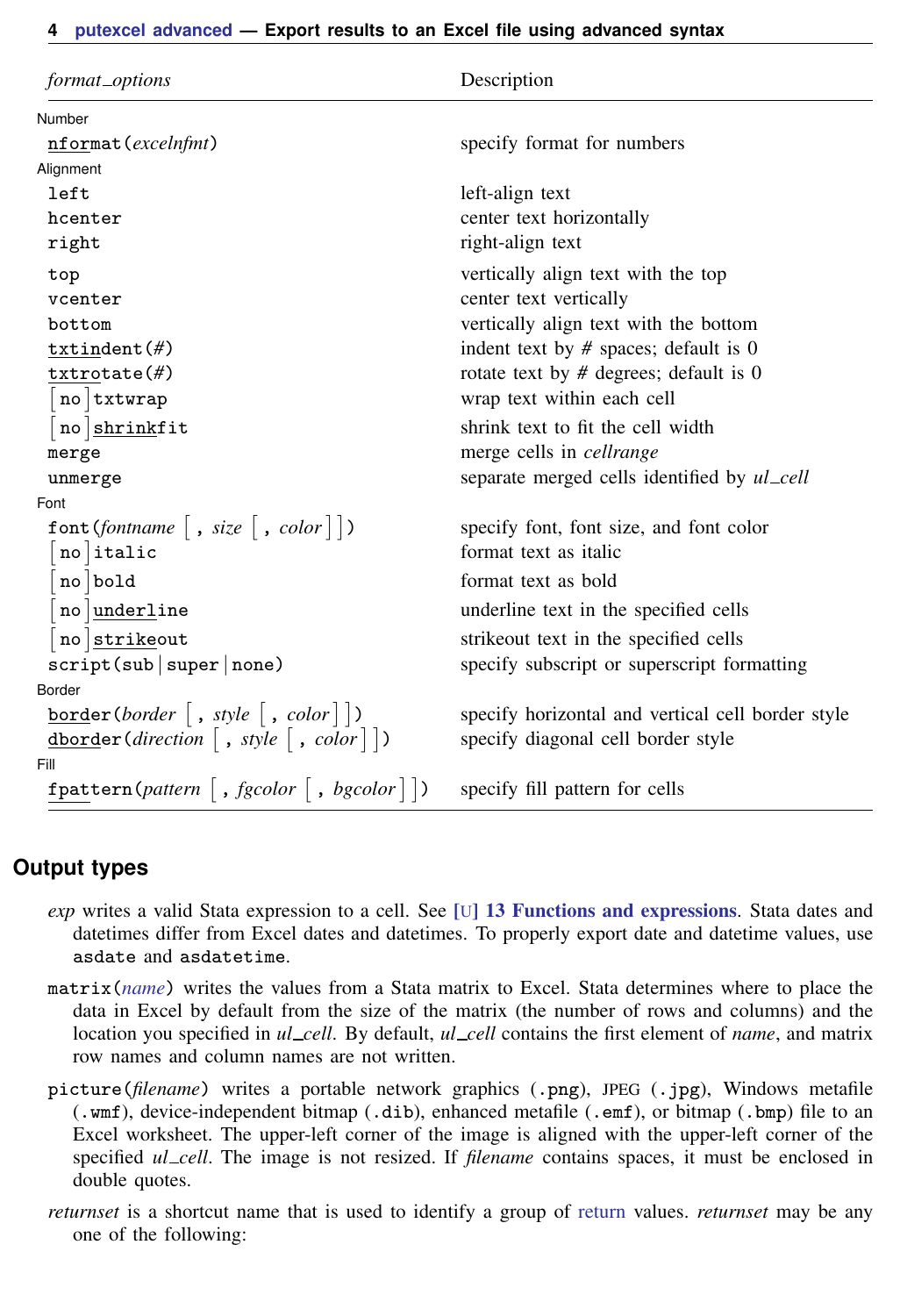| returnset |              |
|-----------|--------------|
| escalars  | escalarnames |
| rscalars  | rscalarnames |
| emacros   | emacronames  |
| rmacros   | rmacronames  |
| ematrices | ematrixnames |
| rmatrices | rmatrixnames |
| e*        | enames       |
| r*        | rnames       |
|           |              |

<span id="page-4-0"></span>formula(*formula*) writes an Excel formula to the cell specified in *ul cell*. *formula* may be any valid Excel formula. Stata does not validate formulas; the text is passed literally to Excel.

# **Options**

 $\overline{a}$ 

 $\overline{a}$ 

∫ Set  $Set \downarrow$ 

sheet(*sheetname* , replace) saves to the worksheet named *sheetname*. If there is no worksheet named *sheetname* in the workbook, then a new sheet named *sheetname* is created. If this option is not specified, the first worksheet of the workbook is used.

replace permits putexcel set to overwrite *sheetname* if it exists in the specified *filename*.

modify permits putexcel set to modify an Excel file.

replace permits putexcel set to overwrite an existing Excel workbook. The workbook is overwritten when the first putexcel command is issued.

### Main Main  $\Box$

- overwritefmt causes putexcel to remove any existing cell formatting in the cell or cells to which it is writing new output. By default, all existing cell formatting is preserved. overwritefmt, when combined with a cell range, writes the cell format more efficiently.
- asdate tells putexcel that the specified *exp* is a Stata %td-formatted date that should be converted to an Excel date with *m*/*d*/*yyyy* Excel date format.

This option has no effect if an *[exp](http://www.stata.com/manuals14/u13.pdf#u13Functionsandexpressions)* is not specified as one of the output types.

asdatetime tells putexcel that the specified *exp* is a Stata %tc-formatted datetime that should be converted to an Excel datetime with *m*/*d*/*yyyy h*:*mm* Excel datetime format.

This option has no effect if an *[exp](http://www.stata.com/manuals14/u13.pdf#u13Functionsandexpressions)* is not specified as one of the output types.

asdatenum tells putexcel that the specified *exp* is a Stata %td-formatted date that should be converted to an Excel date number, preserving the cell's format.

This option has no effect if an *[exp](http://www.stata.com/manuals14/u13.pdf#u13Functionsandexpressions)* is not specified as one of the output types.

asdatetimenum tells putexcel that the specified *exp* is a Stata %tc-formatted datetime that should be converted to an Excel datetime number, preserving the cell's format.

This option has no effect if an *[exp](http://www.stata.com/manuals14/u13.pdf#u13Functionsandexpressions)* is not specified as one of the output types.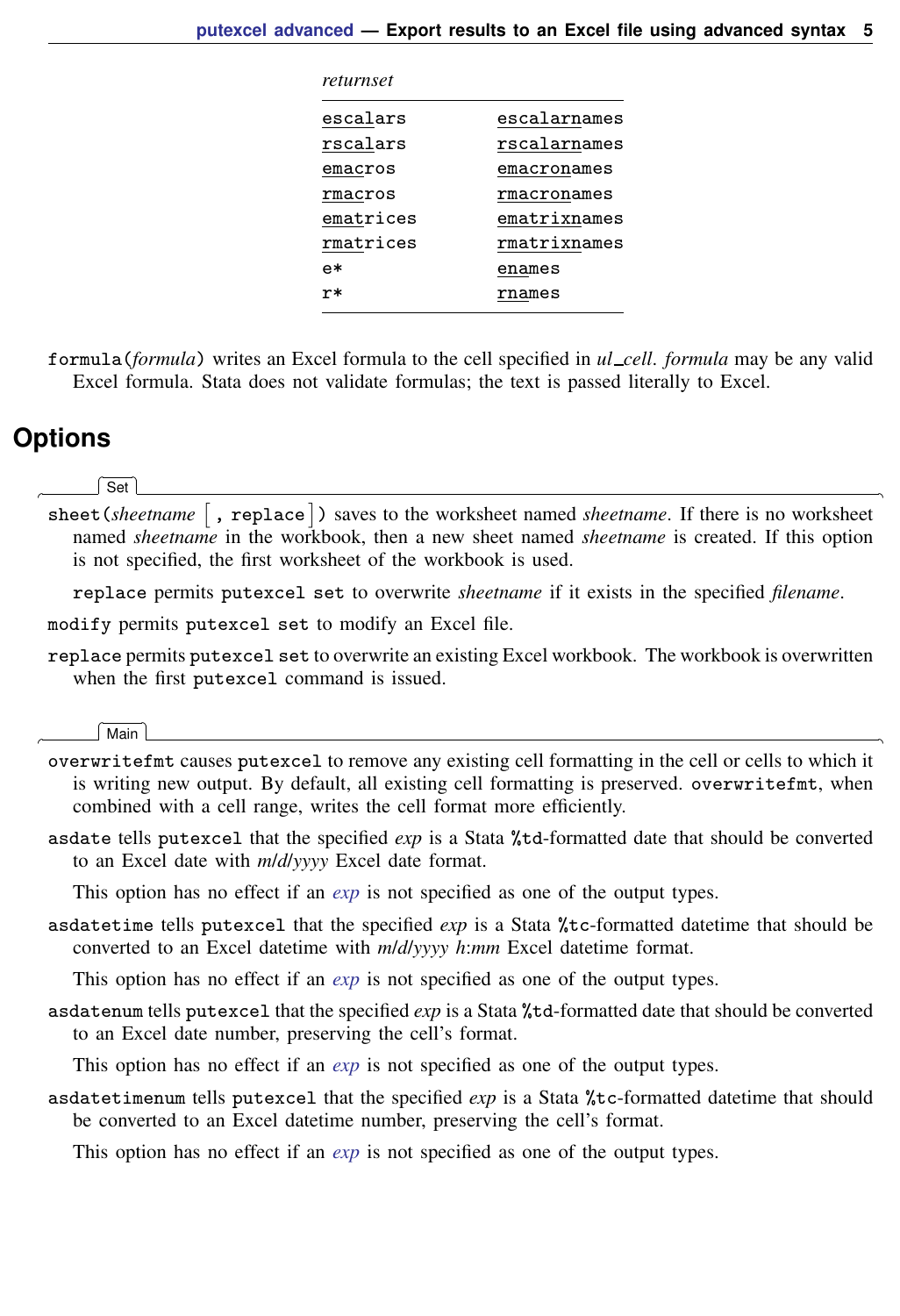### **6 [putexcel advanced](#page-0-3) — Export results to an Excel file using advanced syntax**

names specifies that matrix row names and column names be written into the Excel worksheet along with the matrix values. If you specify names, then *ul* \_cell will be blank, the cell to the right of it will contain the name of the first column, and the cell below it will contain the name of the first row. names may not be specified with rownames or colnames.

This option has no effect if matrix() is not specified as one of the output types.

rownames specifies that matrix row names be written into the Excel worksheet along with the matrix values. If you specify rownames, then *ul cell* will contain the name of the first row. rownames may not be specified with names or colnames.

This option has no effect if  $matrix()$  is not specified as one of the output types.

colnames specifies that matrix column names be written into the Excel worksheet along with the matrix values. If you specify colnames, then *ul\_cell* will contain the name of the first column. colnames may not be specified with names or rownames.

This option has no effect if matrix() is not specified as one of the output types.

colwise specifies that if a *[returnset](http://www.stata.com/manuals14/pputexcel.pdf#pputexcelSyntaxreturnset)* is used, the values written to the Excel worksheet be written in consecutive columns. By default, the values are written in consecutive rows.

This option has no effect if a *returnset* is not specified as one of the output types.

Number Number <u>Land and the second contract of the second contract of the second contract of the second contract of the second contract of the second contract of the second contract of the second contract of the second contract o</u>

 $\overline{a}$ 

nformat(*excelnfmt*) changes the numeric format of a cell range. Any valid Excel format is permitted. Formats are formed from combinations of the following symbols.

|                   |                                          | Cell      | Fmt              | Cell         |  |
|-------------------|------------------------------------------|-----------|------------------|--------------|--|
| Symbol            | Description                              | value     | code             | displays     |  |
| $\Omega$          | Digit placeholder (add zeros)            | 8.9       | #.00             | 8.90         |  |
| #                 | Digit placeholder (no zeros)             | 8.9       | # . ##           | 8.9          |  |
| ?                 | Digit placeholder (add space)            | 8.9       | 0.0?             | 8.9          |  |
|                   | Decimal point                            |           |                  |              |  |
| %                 | Percentage                               | $\cdot$ 1 | %                | $10\%$       |  |
| ,                 | Thousands separator                      | 10000     | $\#$ , $\#$ ##   | 10,000       |  |
| $E - E + e - e +$ | Scientific format                        | 12200000  | $0.00E + 00$     | $1.22E + 07$ |  |
| $$-+/():\,space$  | Display the symbol                       | 12        | (000)            | (012)        |  |
|                   | Escape character                         | 3         | $0 \backslash !$ | 3!           |  |
| *                 | Repeat character<br>(fill in cell width) | 3         | 3*               | 3xxxxx       |  |
|                   | Skip width of next character             | $-1.2$    | $\sim 0.0$       | 1.2          |  |
| "text"            | Display text in quotes                   | 1.23      | $0.00$ "a"       | 1.23a        |  |
| Q                 | Text placeholder                         | b         | "a"@"c"          | abc          |  |

Formats that contain spaces must be enclosed in double quotes. A list of codes for common numeric formats is also shown in the *[Appendix](http://www.stata.com/manuals14/pputexcel.pdf#pputexcelAppendixnformat)* of [P] **[putexcel](http://www.stata.com/manuals14/pputexcel.pdf#pputexcel)**.

[ Alianment ] Alignment **Lating the Community of the Community Community Community Community Community** 

 $\overline{a}$ 

left sets the specified cells to have contents left-aligned within the cell. left may not be combined with right or hcenter. Right-alignment is the Excel default for numeric values and need not be specified when outputting numbers.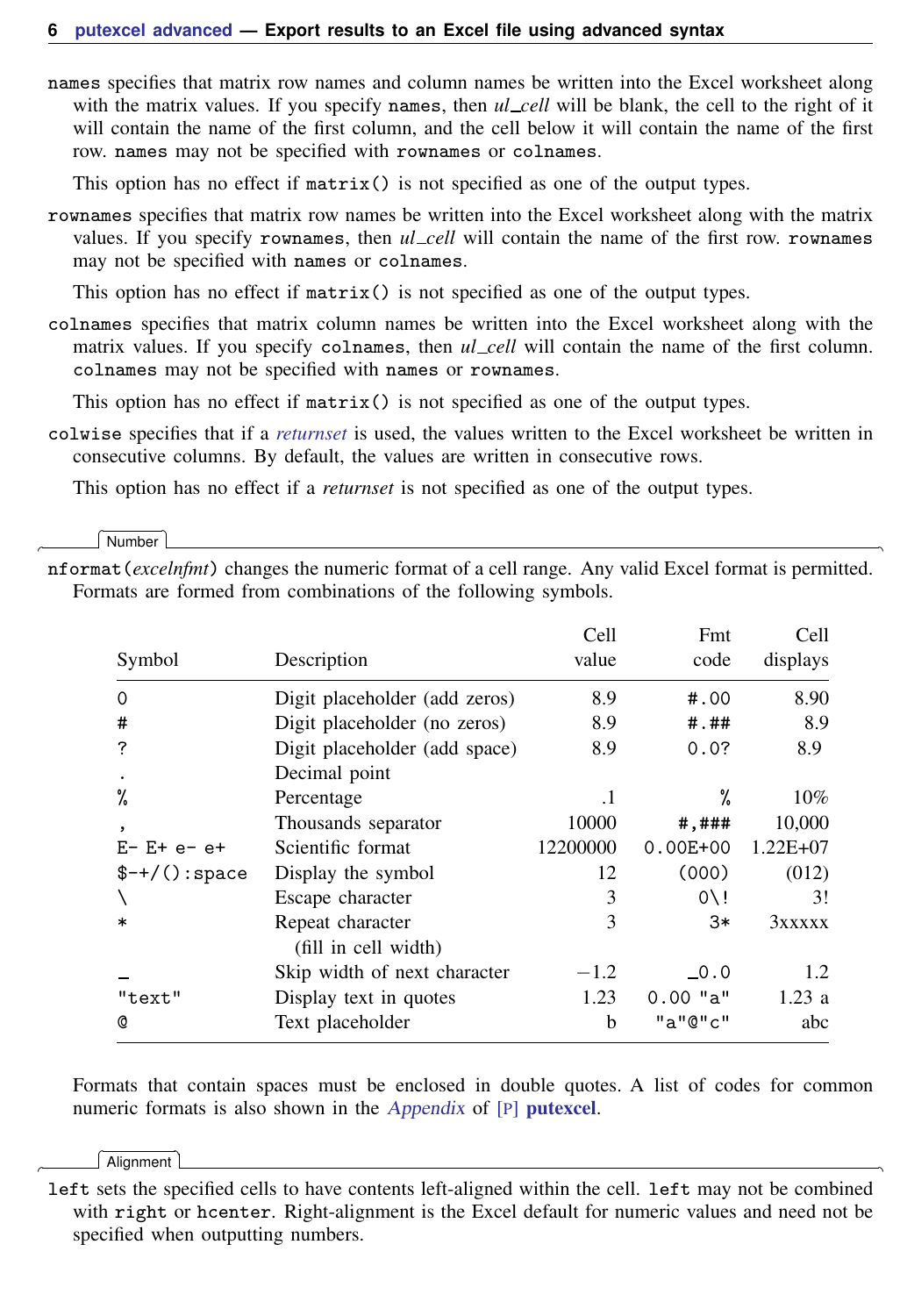- h center sets the specified cells to have contents horizontally centered within the cell. h center may not be combined with left or right.
- right sets the specified cells to have contents right-aligned within the cell. right may not be combined with left or hcenter. Left-alignment is the Excel default for text and need not be specified when outputting strings.
- top sets the specified cells to have contents vertically aligned with the top of the cell. top may not be combined with bottom or vcenter.
- vcenter sets the specified cells to have contents vertically aligned with the center of the cell. vcenter may not be combined with top or bottom.
- bottom sets the specified cells to have contents vertically aligned with the bottom of the cell. bottom may not be combined with top or vcenter.
- txtindent(*#*) sets the text indention in each cell in a cell range. *#* must be an integer between 0 and 15.
- txtrotate(*#*) sets the text rotation in each cell in a cell range. *#* must be an integer between 0 and 180 or equal to 255. txtrotate(0) is equal to no rotation and is the default. txtrotate(255) specifies vertical text. Values 1–90 rotate the text counterclockwise 1 to 90 degrees. Values 91–180 rotate the text clockwise 1 to 90 degrees.
- txtwrap and notxtwrap specify whether or not the text is to be wrapped in a cell or within each cell in a range of cells. The default is no wrapping. notxtwrap has an effect only if the cell or cells were previously formatted to wrap. txtwrap may not be specified with shrinkfit.
- shrinkfit and noshrinkfit specify whether or not the text is to be shrunk to fit in the cell width of a cell or in each cell of a range of cells. The default is no shrinking. noshrinkfit has an effect only if the cell or cells were previously formatted to shrink text to fit. shrinkfit may not be specified with txtwrap.
- merge tells Excel that cells in the specified cell range should be merged. merge may be combined with left, right, hcenter, top, bottom, and vcenter to format the merged cell. Merging cells that contain data in each cell will result in the upper-leftmost data being kept.

Once you have merged cells, you can refer to the merged cell by using any single cell from the specified *[cellrange](#page-1-2)*. For example, if you specified a *cellrange* of A1:B2, you could refer to the merged cell using A1, B1, A2, or B2.

unmerge tells Excel to unmerge previously merged cells. When using unmerge, you only need to use a single cell from the merged cell in the previously specified *[cellrange](#page-1-2)*.

[Font] Font <u>Executive Contract Contract Contract Contract Contract Contract Contract Contract Contract Contract Contract Contract Contract Contract Contract Contract Contract Contract Contract Contract Contract Contract Contract</u>

 $\overline{a}$ 

- font(*fontname*  $\lceil$ , *size*  $\lceil$ , *color*  $\rceil$ ) sets the font, font size, and font color for each cell in a cell range. If  $font()$  is not specified, the Excel defaults are preserved.
	- *fontname* may be any valid Excel font. If *fontname* includes spaces, then it must be enclosed in double quotes. What constitutes a valid Excel font is determined by the version of Excel that is installed on the user's computer.
	- *size* is a numeric value that represents any valid Excel font size. The default is 12.
	- *color* may be a valid RGB value in the form "*### ### ###*" or may be one of the colors listed in the table of colors in the [Appendix](http://www.stata.com/manuals14/pputexcel.pdf#pputexcelAppendixColors) in [P] [putexcel](http://www.stata.com/manuals14/pputexcel.pdf#pputexcel). If no *color* is specified, then Excel workbook defaults are used.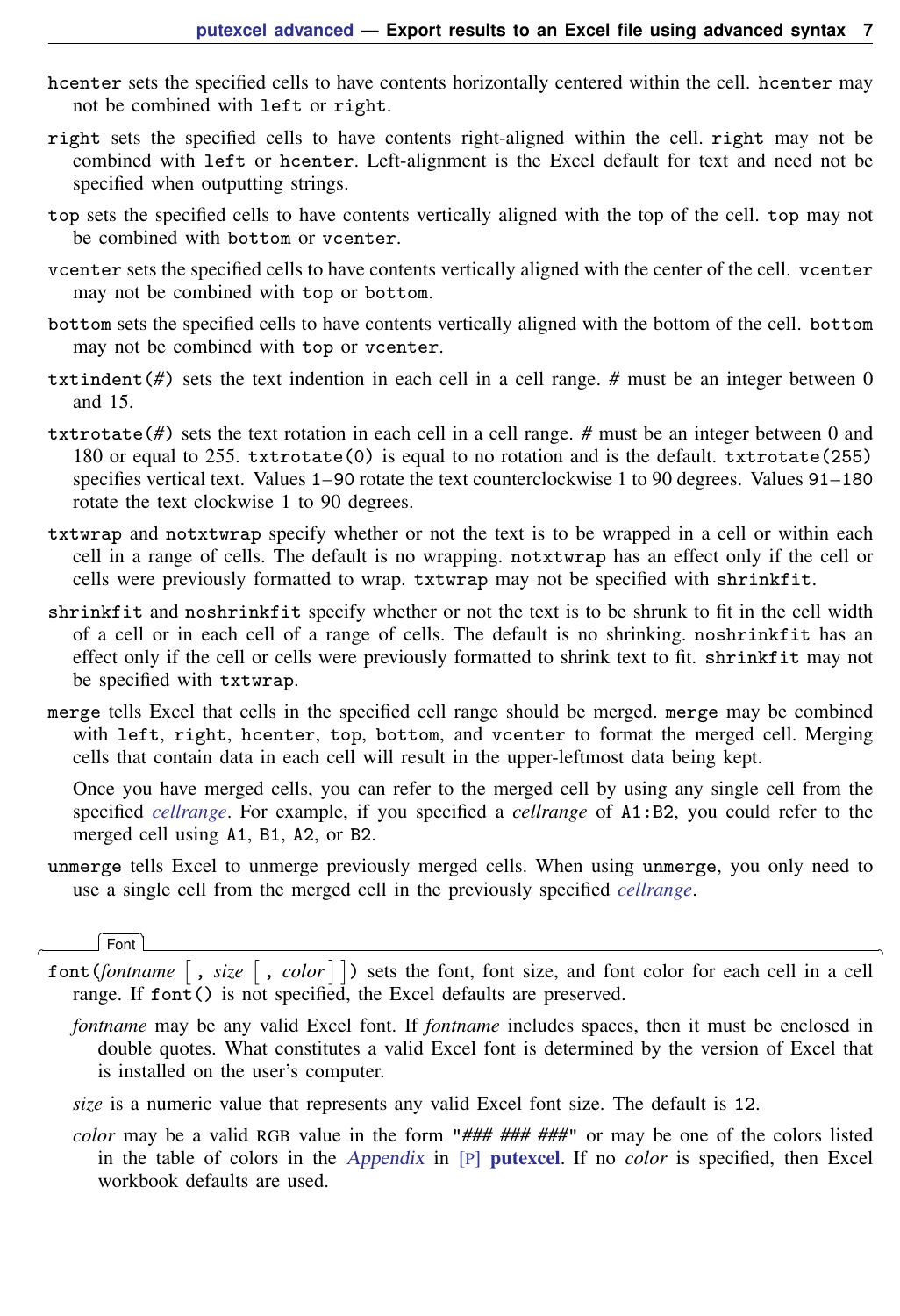- italic and noitalic specify whether to italicize or unitalicize the text in a cell or range of cells. The default is for text to be unitalicized. noitalic has an effect only if the cell or cells were previously italicized.
- bold and nobold specify whether to bold or unbold the text in a cell or range of cells. The default is for text to be unbold. nobold has an effect only if the cell or cells were previously formatted as bold.
- underline and nounderline specify whether to underline the text or remove the underline from the text in a cell or range of cells. The default is for text not to be underlined. nounderline has an effect only if the cell or cells previously contained underlined text.
- strikeout and nostrikeout specify whether to strikeout the text or remove the strikeout from the text in a cell or range of cells. The default is for text not to have a strikeout mark. nostrikeout has an effect only if the cell or cells previously had a strikeout mark.
- script(sub | super | none) changes the script style of the cell. script(sub) makes all text in a cell or range of cells a subscript. script(super) makes all text in a cell or range of cells a superscript. script (none) removes all subscript or superscript formatting from a cell or range of cells. Specifying script(none) has an effect only if the cell or cells were previously formatted as subscript or superscript.

Border Border <u>Executive Contract Construction of the Second Construction of the Second Construction of the Second Construction of the Second Construction of the Second Construction of the Second Construction of the Second Constr</u>

 $\overline{a}$ 

border(*border*  $\lceil$ , *style*  $\lceil$ , *color*  $\rceil$ ) sets the cell border, style, and color for a cell or range of cells. *border* may be all, left, right, top, or bottom.

- *style* is a keyword specifying the look of the border. The most common styles are thin, medium, thick, and double. The default is thin. For a complete list of border styles, see the [Appendix](http://www.stata.com/manuals14/pputexcel.pdf#pputexcelAppendixBorderstyles) in [P] [putexcel](http://www.stata.com/manuals14/pputexcel.pdf#pputexcel). To remove an existing border, specify none as the *style*.
- *color* may be a valid RGB value in the form "*### ### ###*" or may be one of the colors listed in the table of colors in the [Appendix](http://www.stata.com/manuals14/pputexcel.pdf#pputexcelAppendixColors) in [P] [putexcel](http://www.stata.com/manuals14/pputexcel.pdf#pputexcel). If no *color* is specified, then Excel workbook defaults are used.
- dborder(*direction*  $\lceil$ , *style*  $\lceil$ , *color*  $\rceil$ ) sets the cell diagonal border direction, style, and color for a cell or range of cells.
	- *direction* may be down, up, or both. down draws a line from the upper-left corner of the cell to the lower-right corner of the cell or, for a range of cells, from the upper-left corner of *ul cell* to the lower-right corner of *lr cell*. up draws a line from the lower-left corner of the cell to the upper-right corner of the cell or, for a range of cells, from the lower-left corner of the area defined by  $ul\_cell: lr\_cell$  to the upper-right corner.
	- *style* is a keyword specifying the look of the border. The most common styles are thin, medium, thick, and double. The default is thin. For a complete list of border styles, see the [Appendix](http://www.stata.com/manuals14/pputexcel.pdf#pputexcelAppendixBorderstyles) in [P] [putexcel](http://www.stata.com/manuals14/pputexcel.pdf#pputexcel). To remove an existing border, specify none as the *style*.
	- *color* may be a valid RGB value in the form "*### ### ###*" or may be one of the colors listed in the table of colors in the [Appendix](http://www.stata.com/manuals14/pputexcel.pdf#pputexcelAppendixColors) in [P] [putexcel](http://www.stata.com/manuals14/pputexcel.pdf#pputexcel). If no *color* is specified, then Excel workbook defaults are used.

ি⊏য়

- $\overline{a}$ Fill **Executive Contract of the Contract of the Contract of Texas and Contract of Texas and Contract of Texas and Contract of Texas and Contract of Texas and Contract of Texas and Contract of Texas and Contract of Texas an** fpattern(*pattern* [, *fgcolor* [, *bgcolor*]]) sets the fill pattern, foreground color, and background color for a cell or range of cells.
	- *pattern* is a keyword specifying the fill pattern. The most common fill patterns are solid for a solid color (determined by *fgcolor*), gray25 for 25% gray scale, gray50 for 50% gray scale,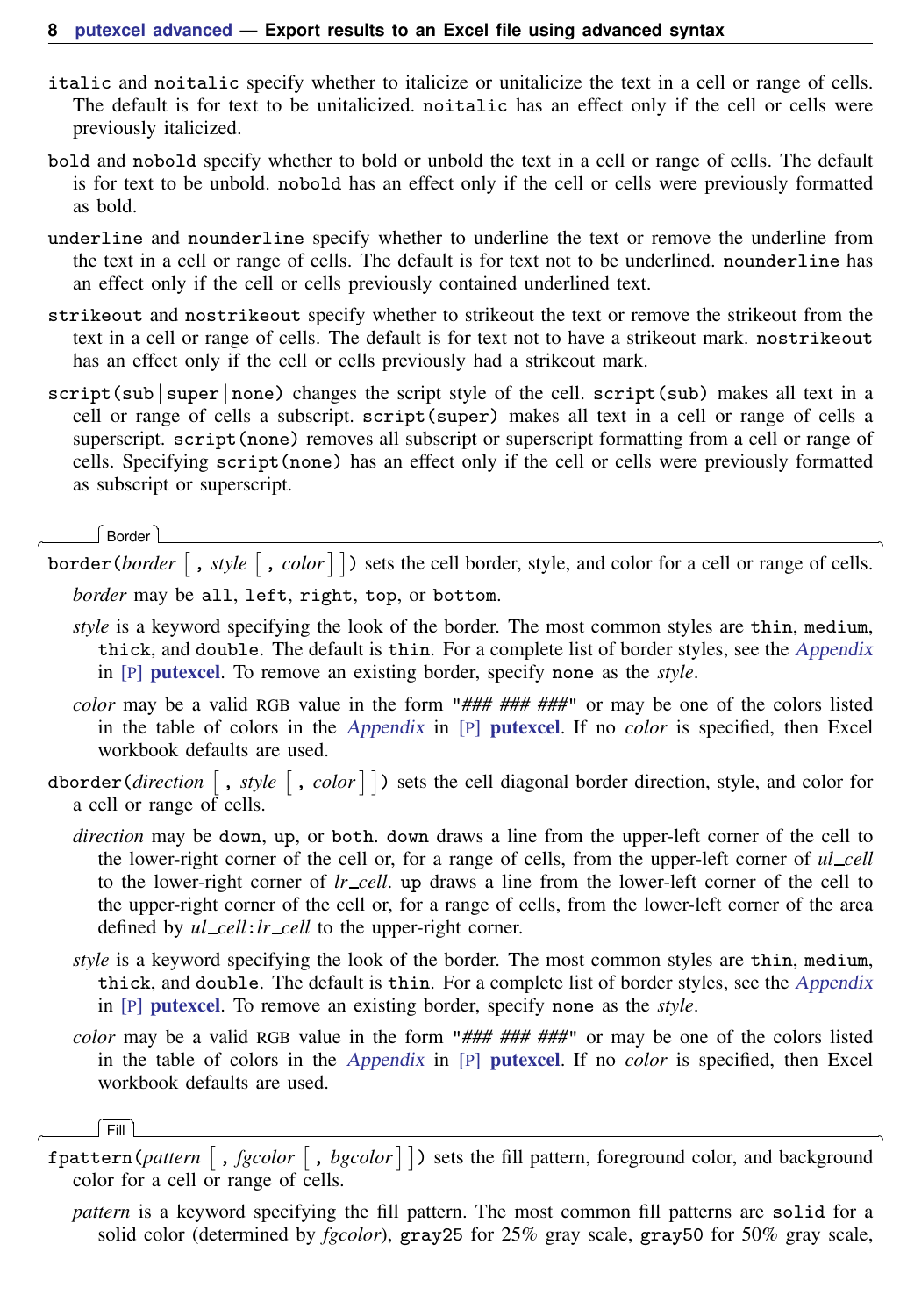and gray75 for 75% gray scale. A complete list of fill patterns is shown in the [Appendix](http://www.stata.com/manuals14/pputexcel.pdf#pputexcelAppendixBackgroundpatterns) of [P] [putexcel](http://www.stata.com/manuals14/pputexcel.pdf#pputexcel). To remove an existing fill pattern from the cell or cells, specify none as the *pattern*.

- *fgcolor* specifies the foreground color. The default foreground color is black. *fgcolor* may be a valid RGB value in the form "*### ### ###*" or may be any of the colors listed in the table of colors in the [Appendix](http://www.stata.com/manuals14/pputexcel.pdf#pputexcelAppendixColors) in [P] [putexcel](http://www.stata.com/manuals14/pputexcel.pdf#pputexcel).
- *bgcolor* specifies the background color. *bgcolor* may be a valid RGB value in the form "*### ### ###*" or may be any of the colors listed in the table of colors in the [Appendix](http://www.stata.com/manuals14/pputexcel.pdf#pputexcelAppendixColors) in [P] [putexcel](http://www.stata.com/manuals14/pputexcel.pdf#pputexcel). If no *bgcolor* is specified, then Excel workbook defaults are used.

## <span id="page-8-0"></span>**Remarks and examples [stata.com](http://stata.com)**

If you have not already read [Remarks and examples](http://www.stata.com/manuals14/pputexcel.pdf#pputexcelRemarksandexamples) in [P] [putexcel](http://www.stata.com/manuals14/pputexcel.pdf#pputexcel), please do so now. The examples here build on the examples shown there.

Remarks are presented under the following headings:

[Writing expressions and formatting cells](#page-8-1) [Using formulas](#page-9-0) [Exporting estimation results](#page-11-0)

### <span id="page-8-1"></span>**Writing expressions and formatting cells**

Before we can write to an Excel workbook using putexcel, we need to tell Stata what the destination is. We do this using the putexcel set command. For the next several examples, we will use an Excel file named myresults2.xlsx. We will begin with a sheet named Descriptive.

. putexcel set myresults2.xlsx, sheet(Descriptive)

If we had not specified the sheet name, putexcel would have defaulted to using the first sheet in the workbook.

 $\triangleright$  Example 1: Write multiple expressions and format cells simultaneously

Suppose we want to write the same headers and format them as shown in [example 2](http://www.stata.com/manuals14/pputexcel.pdf#pputexcelRemarksandexamplesex2) and [example 3](http://www.stata.com/manuals14/pputexcel.pdf#pputexcelRemarksandexamplesex3) of [P] [putexcel](http://www.stata.com/manuals14/pputexcel.pdf#pputexcel). Using the advanced syntax of putexcel, we can do this with a single putexcel command.

. putexcel A1="Variable" B1="Men" C1="Women", bold border(bottom) file myresults2.xlsx saved

Rather than beginning with the table headers, we could improve record keeping by including the date we generated the results. To do this, we can use the system parameter, or c-class return value, c(current date), which will add a string date in the format *dd Mon yyyy*; see [P] [creturn](http://www.stata.com/manuals14/pcreturn.pdf#pcreturn). We also merge cells A1 and B1 for aesthetic reasons. Notice that we type "'c(current date)'" instead of "c(current\_date)". The  $\prime$  indicate [macro](http://www.stata.com/manuals14/pmacro.pdf#pmacro) substitution; see [P] macro. We specify replace as a suboption to sheet() in a new putexcel set command to overwrite our previous output.

```
. putexcel set myresults2.xlsx, sheet(Descriptive, replace)
. putexcel A1 = "Results last updated" D1 = "'c(current_date)'"
file myresults2.xlsx saved
. putexcel (A1:C1), merge
file myresults2.xlsx saved
. putexcel A2="Variable" B2="Men" C2="Women", bold border(bottom)
file myresults2.xlsx saved
```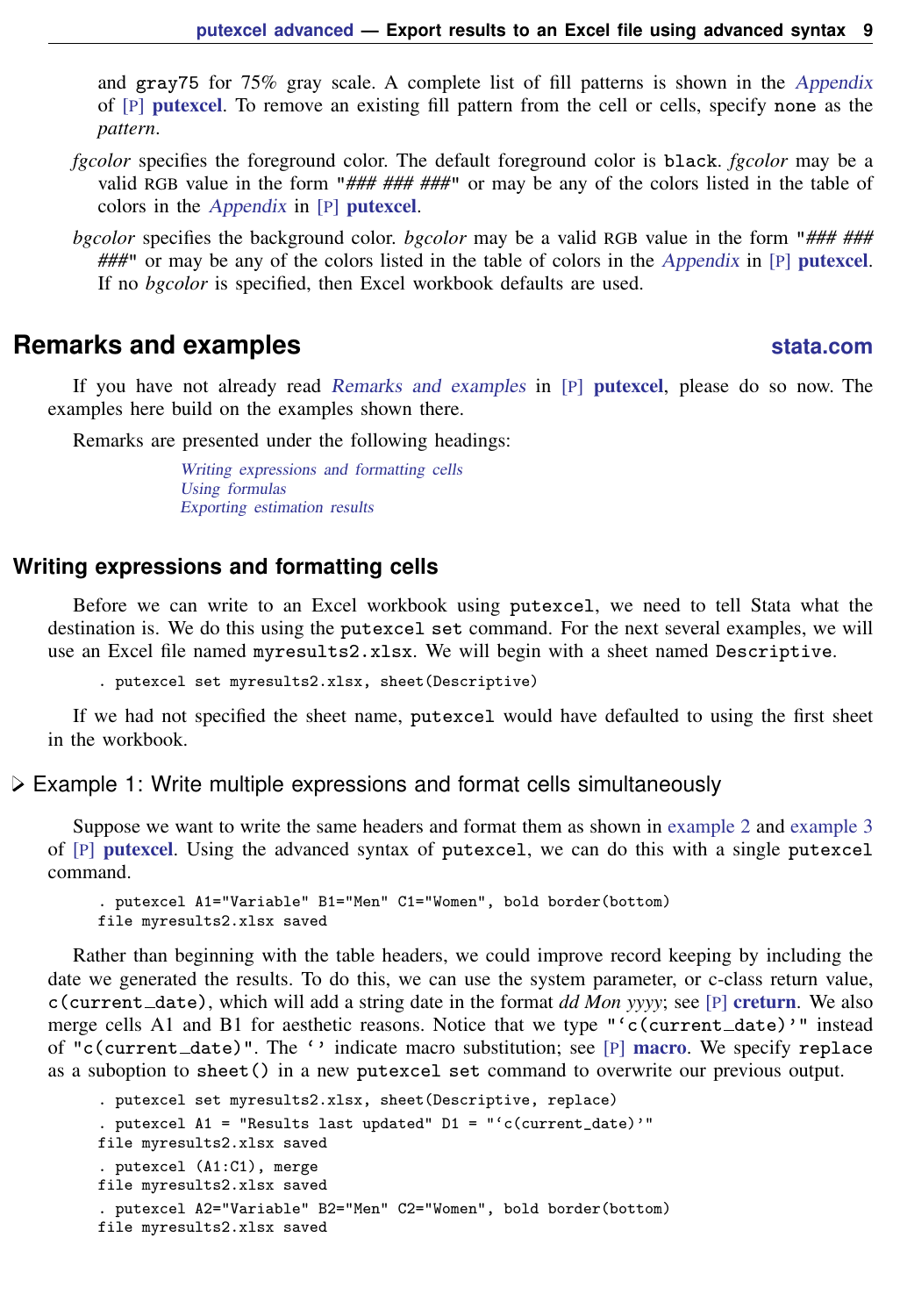The above commands give an Excel file with a header row that looks like this:



### ◁

### <span id="page-9-0"></span>**Using formulas**

Writing Excel formulas is useful when you want to perform calculations using the output of Stata commands. Formulas are passed verbatim to Excel, so you must use the correct Excel function (not Stata function) for what you want to accomplish. You may find it helpful to experiment in Excel first and then copy the formula over to your [do-file](http://www.stata.com/manuals14/u16do-files.pdf#u16Do-files) to keep a record of your work and in case you need to run your analysis again later.

### Example 2: Adding a total row and total column

In [example 4](http://www.stata.com/manuals14/pputexcel.pdf#pputexcelRemarksandexamplesex4) of [P] [putexcel](http://www.stata.com/manuals14/pputexcel.pdf#pputexcel), we obtained the number of females and number of males in the website dataset and wrote these out to Excel. Suppose instead that we want the number of males and females at each number of visits and the total number of visits.

We can change the heading for the first column from "Variable" to "Number of visits" and add a column for "Total". We specify the txtwrap option with our putexcel command so that the long text "Number of visits" wraps within cell A2.

We use the matcell() option with [tabulate](http://www.stata.com/manuals14/rtabulatetwoway.pdf#rtabulatetwoway) to save the cell frequencies to a matrix and the matrow() option to save the row values from the table.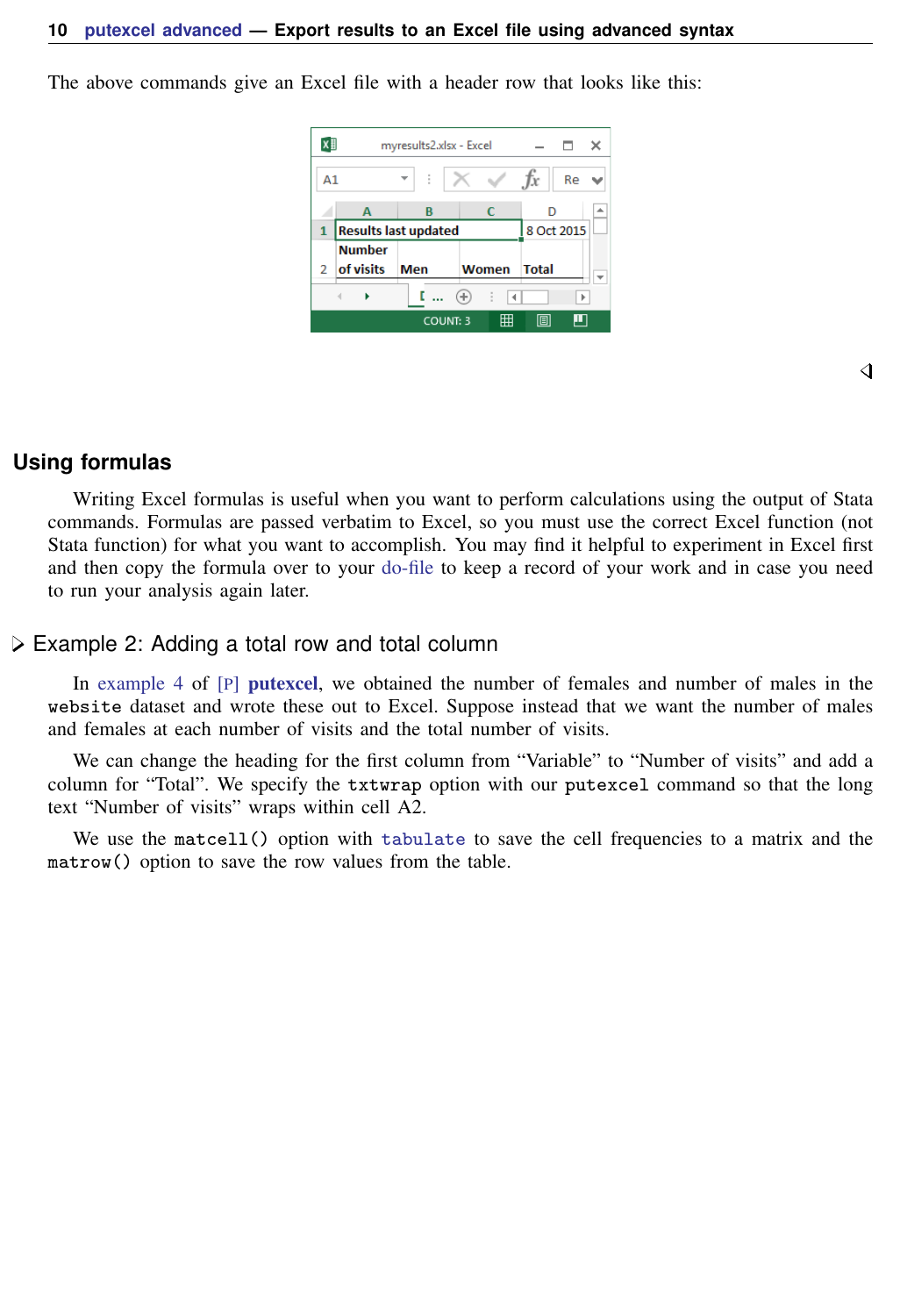. use http://www.stata-press.com/data/r14/website (Visits to website)

. putexcel A2="Number of visits" D2="Total", txtwrap bold border(bottom) file myresults2.xlsx saved

| Visits to        | Female           |                |                         |
|------------------|------------------|----------------|-------------------------|
| website          | 0                | 1              | Total                   |
| 1                | 18               | 17             | 35                      |
| $\mathbf 2$      | 58               | 42             | 100                     |
| 3                | 32               | 46             | 78                      |
| $\ensuremath{4}$ | 35               | 25             | 60                      |
| 5                | 24               | 40             | 64                      |
| 6                | 21               | 17             | 38                      |
| $\overline{7}$   | 21               | 21             | 42                      |
| 8                | 12               | $\overline{7}$ | 19                      |
| 9                | 8                | 10             | 18                      |
| 10               | 8                | 5              | 13                      |
| 11               | 3                | 5              | 8                       |
| 12               | $\overline{4}$   | $\mathbf 1$    | 5                       |
| 13               | $\overline{c}$   | 2              | $\overline{4}$          |
| 14               | $\overline{4}$   | 0              | $\overline{4}$          |
| 15               | $\mathbf 1$      | $\mathbf 1$    | $\overline{\mathbf{c}}$ |
| 16               | 1                | $\mathbf 1$    | $\overline{\mathbf{c}}$ |
| 18               | $\mathbf{1}$     | 0              | $\mathbf{1}$            |
| 20               | $\boldsymbol{2}$ | $\mathbf{1}$   | 3                       |
| 22               | $\mathbf 1$      | 0              | $\mathbf 1$             |
| 23               | $\mathbf 0$      | $\mathbf 1$    | $\mathbf{1}$            |
| 27               | $\mathbf{1}$     | $\mathbf 0$    | $\mathbf 1$             |
| 51               | 0                | 1              | 1                       |
| Total            | 257              | 243            | 500                     |

. tabulate visits female, matrow(nvisits) matcell(freq)

Totals, however, are not saved. By using formulas in Excel, we can add the row and column totals. Our results will begin on row 3, so we will want to begin calculating row totals here. For example, in Excel the row total for males (column B) and females (column C) in row 3 is D3=B3+C3. The fastest way to write this formula multiple times for each row is to use [forvalues](http://www.stata.com/manuals14/pforvalues.pdf#pforvalues); see [P] forvalues.

```
. forvalues i=3/24 {
  2. putexcel D'i'=formula(B'i'+C'i')
  3. }
file myresults2.xlsx saved
 (output omitted )
```
We also want column totals. For this, it is easier to use Excel's SUM() function. We supply this as the formula() output type and add a border above the total row to set it apart from the rest of the table.

```
. putexcel A25="Total" B25=formula(SUM(B3:B24)) C25=formula(SUM(C3:C24))
> D25=formula(SUM(D3:D24)), bold border(top)
file myresults2.xlsx saved
```
◁

<sup>.</sup> putexcel A3=matrix(nvisits) B3=matrix(freq) file myresults2.xlsx saved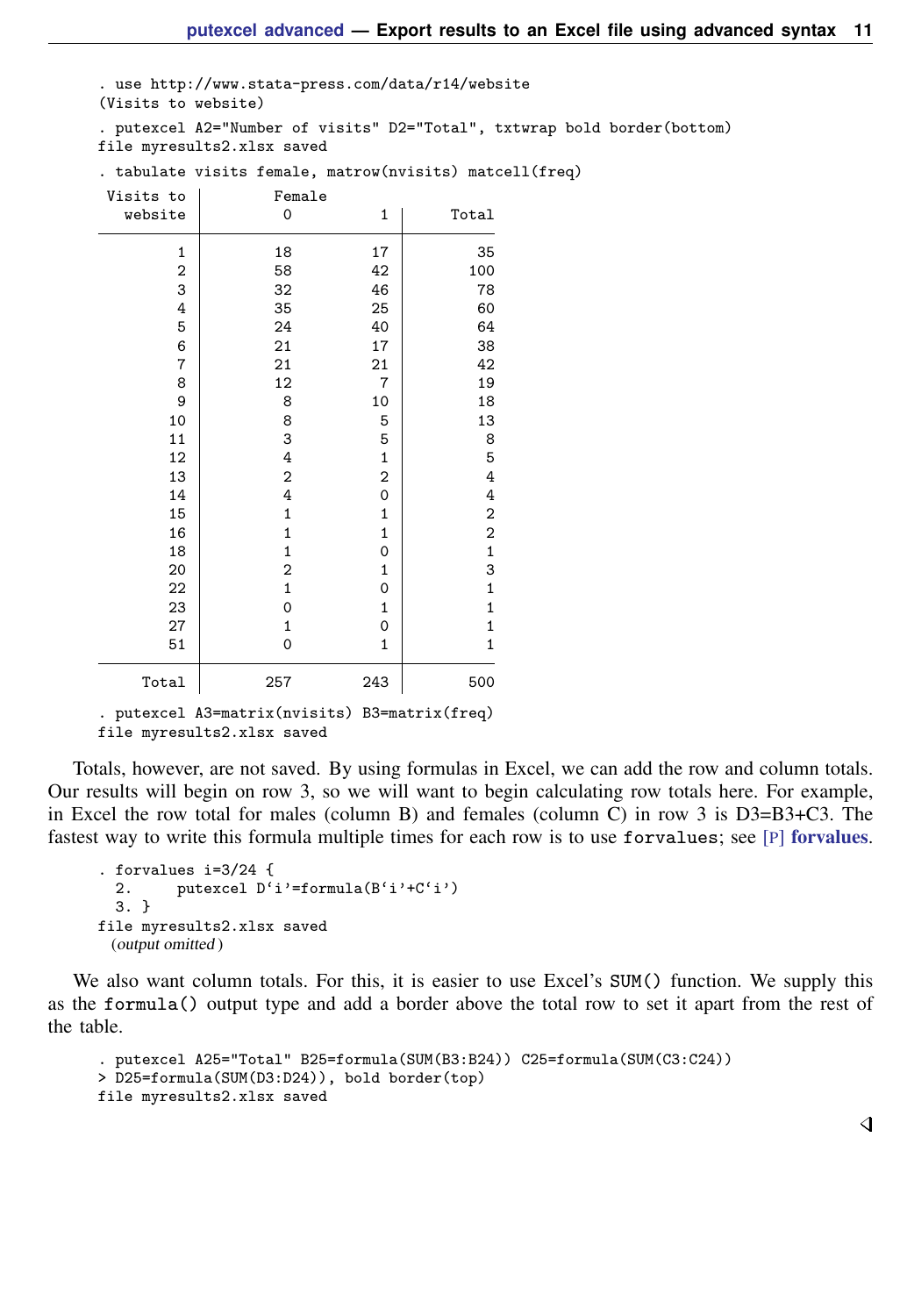### <span id="page-11-0"></span>**Exporting estimation results**

We start by using putexcel set again to create a new worksheet for our regression results.

```
. putexcel set myresults2.xlsx, sheet(Estimation)
```
### <span id="page-11-1"></span> $\triangleright$  Example 3: Export point estimates and formatted confidence intervals

We continue from [example 6](http://www.stata.com/manuals14/pputexcel.pdf#pputexcelRemarksandexamplesex6) of [P] **[putexcel](http://www.stata.com/manuals14/pputexcel.pdf#pputexcel)**, where we gave the coefficients the title "Coef.". Here we add a column named "C.I." for the confidence interval, which we center in cells C1 and D1.

```
. putexcel B1="Coef." C1="C.I."
file myresults2.xlsx saved
. putexcel (C1:D1), merge hcenter
file myresults2.xlsx saved
```
We fit the same model that we did in [example 6](http://www.stata.com/manuals14/pputexcel.pdf#pputexcelRemarksandexamplesex6) of [P] **[putexcel](http://www.stata.com/manuals14/pputexcel.pdf#pputexcel)**. We copy the r-class return r(table), which contains the values that were returned by the command in the estimation results table, into a new matrix named table.

```
. quietly regress visits ad female time
. matrix table = r(table)
. matrix list table
table[9,4]
             ad female time _cons<br>
94 -.04679974 .82961995 .69243389
    b .79961794 -.04679974 .82961995 .69243389
   se .05165911 .2096816 .04366007 .20079144
   t 15.47874 -.22319432 19.001801 3.448523
pvalue 2.235e-44 .82347616 6.794e-61 .00061166
       169812028 -.45877341
   ul .90111561 .36517393 .91540143 1.0869405
   df 496 496 496 496
 crit 1.9647583 1.9647583 1.9647583 1.9647583
 eform 0 0 0 0 0
```
We then select row 1 for the coefficients (b), row 5 for the lower limit of the confidence interval (ll), and row 6 for the upper limit of the confidence interval (ul) into separate vectors. We take the transpose to ensure that our results for each variable are in a row rather than in a column when we write them out. We specify nformat (number  $\Delta 2$ ) for the coefficients, but we will specify a custom format for the confidence interval. We also add the rownames option so that the variable names are written out along with the coefficient estimates.

```
. matrix b = \text{table}[1, 1...]'
. matrix 11 = \text{table}[5, 1...]'
. matrix ul = table[6, 1...]'
. putexcel A2=matrix(b), rownames nformat(number_d2)
file myresults2.xlsx saved
```
We want our confidence interval to be displayed as (0.74 to 0.92), taking time, for example. That is, the numbers should have a 0 before the decimal and be rounded to two decimal places. The lower and upper limits should be separated by the word "to", and the confidence interval should be enclosed in parentheses.

We specify our format in two steps. For the lower limit, we ensure that the negative sign will display inside the parentheses by specifying separate formats for positive and negative numbers. The code for positive numbers is specified before the semicolon. The code for negative numbers is specified after the semicolon. We add the word "to" so that it is printed between the lower and upper limit values. For the upper limit, the negative sign will display in front of the number by default, so we only have to specify one format.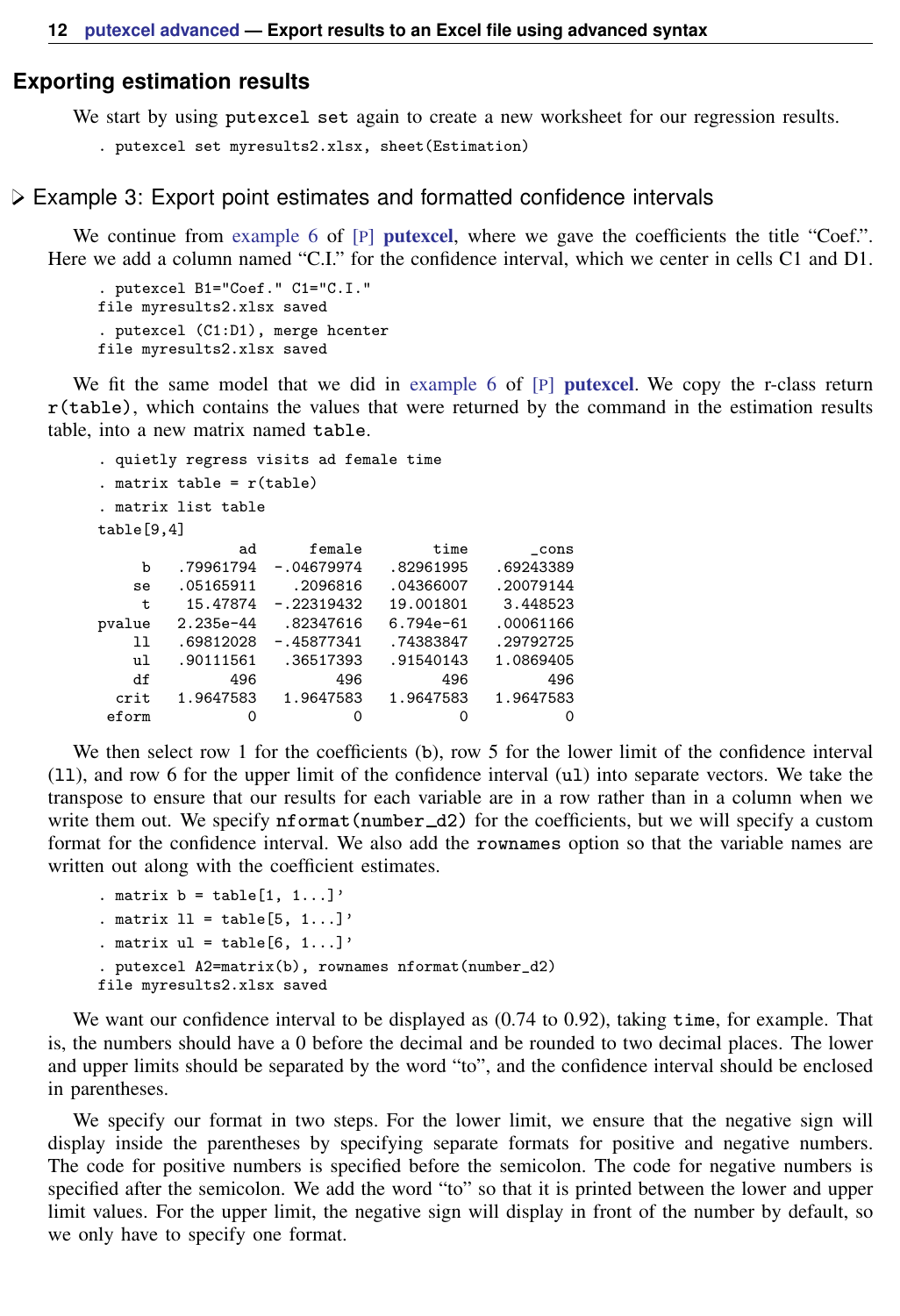```
. putexcel C2 = matrix(11), nformat("0.00 to; (-0.00 to") right)file myresults2.xlsx saved
. putexcel D2=matrix(ul), nformat("0.00)") left
file myresults2.xlsx saved
```
The above commands give a table that looks like this:



◁

### Example 4: Export SEM estimates and path diagram

Continuing [example 3](#page-11-1), suppose we also fit a corresponding linear regression model using sem and want to export the coefficient estimates, confidence intervals, and the path diagram. We use the same general approach as in [example 3](#page-11-1) but with some modification. First, we specify the range of columns from table to be 1 through 4 when we create our b, ll, and ul vectors to exclude the variance.

```
. quietly sem (visits <- ad female time)
. matrix table = r(table)
. matrix list table
table[9,5]
          visits: visits: visits: visits: var(e.vis~):<br>
she for the visits: visits: var(e.vis~):
             ad female time _cons _cons
   b .79961794 -.04679974 .82961995 .69243389 5.4458576
   se .05145206 .20884119 .04348508 .19998666 .34442628
   z 15.541029 -.22409249 19.078268 3.4624004 .b
pvalue 1.830e-54 .82268533 3.827e-81 .00053538 .b
  ll .69877376 -.45612096 .74439077 .30046724 4.810958
   ul .90046212 .36252147 .91484914 1.0844005 6.1645445
   df . . . . .
 crit 1.959964 1.959964 1.959964 1.959964 1.959964
eform 0 0 0 0 0 0 0
. matrix b = \text{table}[1, 1, .4]'
. matrix 11 = \text{table}[5, 1..4]'
. matrix ul = table[6, 1..4]'
```
If we wanted that term as well, we could select it separately. Because we do not need to specify row names again, we also specify the *ul cell* for b in reference to its values, not the labels this time. We use the same numeric format for 11 and ul.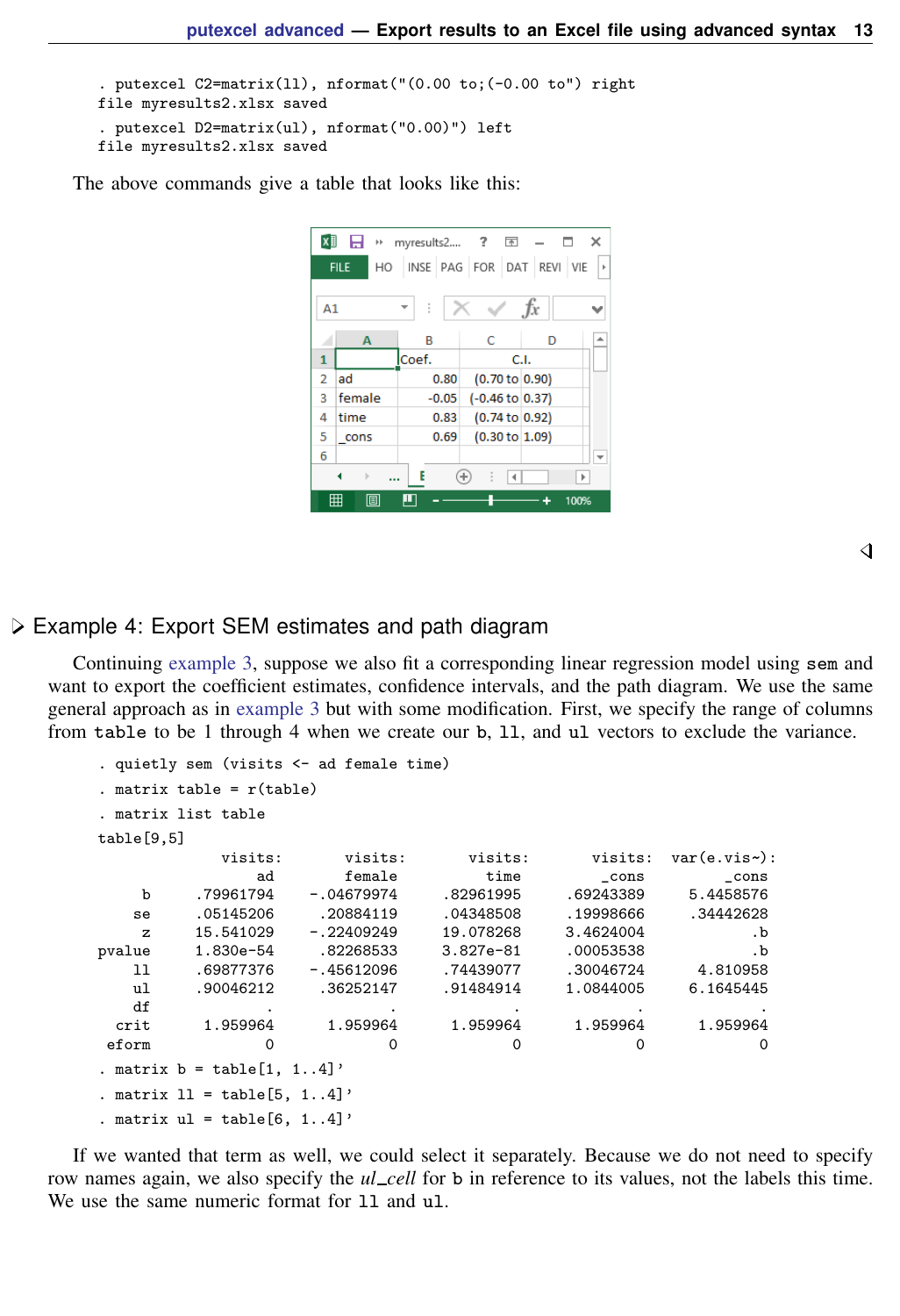```
. putexcel E2=matrix(b), nformat(number_d2)
file myresults2.xlsx saved
. putexcel F2=matrix(ll), nformat("(0.00 to;(-0.00 to") right
file myresults2.xlsx saved
. putexcel G2=matrix(ul), nformat("0.00)") left
file myresults2.xlsx saved
```
Because we are adding estimation results, we change "Coef." to "regress" and add a column heading for "sem". As before, we include a merged column heading for the confidence interval. We center all column headings by using the hcenter option.

```
. putexcel B1="regress" E1="sem" F1="C.I.", hcenter
file myresults2.xlsx saved
. putexcel (F1:G1), merge
file myresults2.xlsx saved
```
Our table from [example 3](#page-11-1) now includes additional columns for our sem results:

| X∄                                                                                    |                                                                    | ちゃ ペーキー |                            | myresults2.xlsx - Excel | ?       | ◚                          | ×      |
|---------------------------------------------------------------------------------------|--------------------------------------------------------------------|---------|----------------------------|-------------------------|---------|----------------------------|--------|
|                                                                                       | FOR DAT REVI<br>INSE PAG<br><b>FILE</b><br><b>VIE</b><br>ACR<br>HO |         |                            |                         |         |                            |        |
| fx<br>m.<br>A1<br>v                                                                   |                                                                    |         |                            |                         |         |                            |        |
|                                                                                       | A                                                                  | B       | C                          | D                       | E       | F                          | ۸<br>G |
| 1                                                                                     |                                                                    | regress |                            | C.I.                    | sem     |                            | C.L    |
| $\overline{2}$                                                                        | ad                                                                 | 0.80    | $(0.70 \text{ to } 0.90)$  |                         | 0.80    | (0.70 to 0.90)             |        |
| R                                                                                     | female                                                             | $-0.05$ | $(-0.46 \text{ to } 0.37)$ |                         | $-0.05$ | $(-0.46 \text{ to } 0.36)$ |        |
| 4                                                                                     | time                                                               | 0.83    | $(0.74 \text{ to } 0.92)$  |                         | 0.83    | $(0.74 \text{ to } 0.91)$  |        |
| 5                                                                                     | cons                                                               | 0.69    | (0.30 to 1.09)             |                         | 0.69    | (0.30 to 1.08)             | ٠      |
| <b>Estimation</b><br>Œ<br>٠<br>$\rightarrow$<br>$\blacktriangleleft$<br>r<br>$\cdots$ |                                                                    |         |                            |                         |         |                            |        |
| <b>READY</b>                                                                          |                                                                    |         | 開                          | ш<br>间                  |         |                            | 100%   |

We might also want to export the path diagram for our model so that we can view it while looking at our results.



The SEM Builder will allow you to save your path diagram as a PNG file, in addition to other file types; PNGs can be exported to Excel. We name our path diagram visits sem and save it as a PNG, and we then output the file to Excel with the picture() output type.